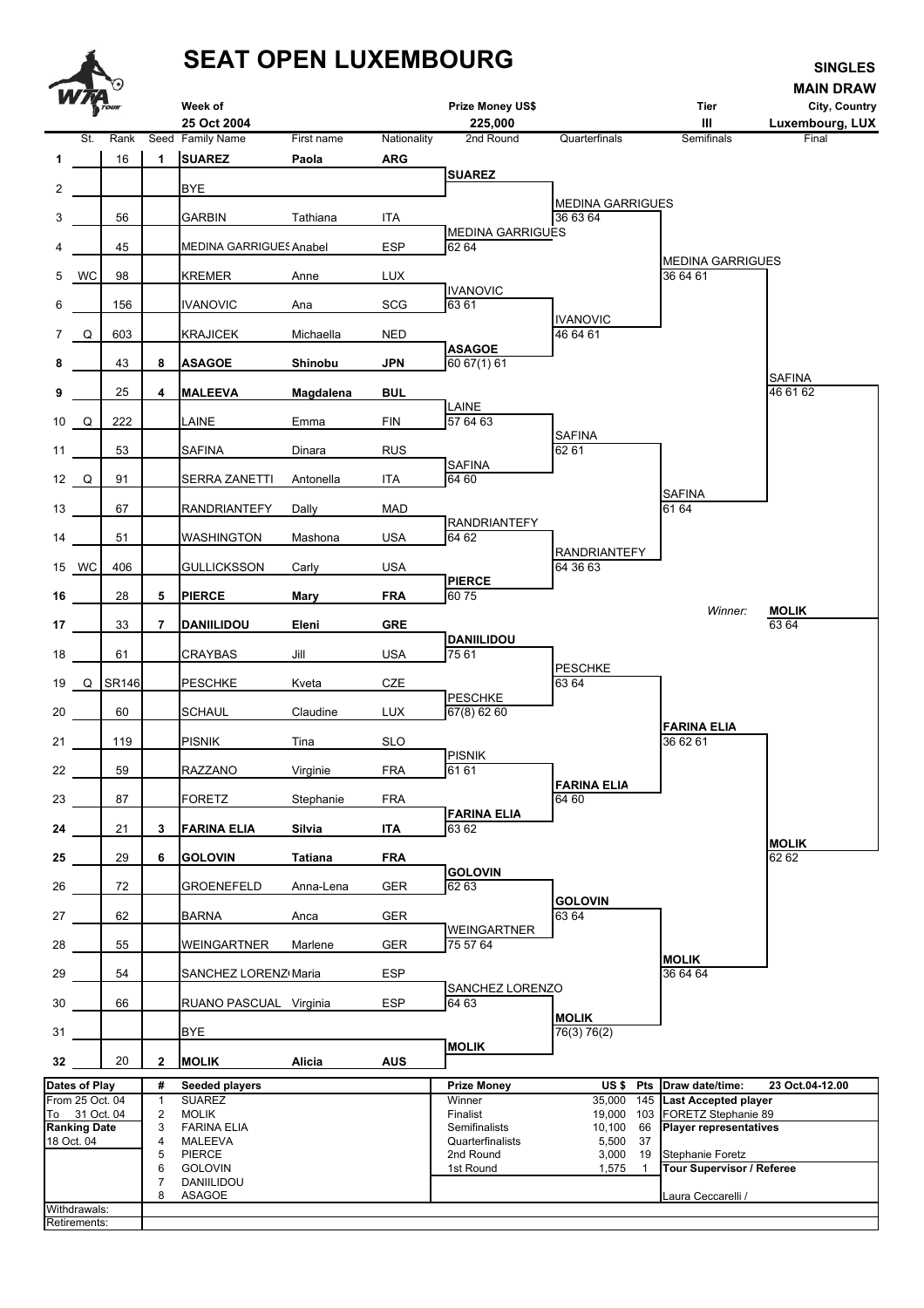

| Dates of Play       | #                                                                      | <b>Seeded teams</b>  | <b>Prize Money</b>   | US \$/team |  | Pts Draw date/time: 24 Oct.04-12.30pm |  |
|---------------------|------------------------------------------------------------------------|----------------------|----------------------|------------|--|---------------------------------------|--|
| From 25 Oct. 04     |                                                                        | <b>RUANO PASCUAL</b> | Winners              |            |  | 10,500 145 Last Accepted team         |  |
| To 31 Oct. 04       |                                                                        | <b>SUAREZ</b>        | <b>Finalists</b>     |            |  | 5.600 103 BAKER - KILSDONK 375        |  |
| <b>Ranking Date</b> | 2                                                                      | ANI                  | <b>Semifinalists</b> | 3.000      |  | 66 Player representatives             |  |
| 18 Oct. 04          |                                                                        | TU                   | 2nd Round            | 1.600 37   |  |                                       |  |
|                     |                                                                        | ASAGOE               | 1st Round            | 875        |  | Anna-Lena GROENEFELD                  |  |
|                     |                                                                        | <b>SCHAUL</b>        |                      |            |  | Tour Supervisor / Referee             |  |
|                     | 4                                                                      | CRAYBAS              |                      |            |  |                                       |  |
|                     |                                                                        | <b>WEINGARTNER</b>   |                      |            |  | Laura Ceccarelli /                    |  |
| Withdrawals:        |                                                                        |                      |                      |            |  |                                       |  |
| Retirements:        | M. Ani (Left quadriceps strain) - S. Foretz (Gastrointestinal illness) |                      |                      |            |  |                                       |  |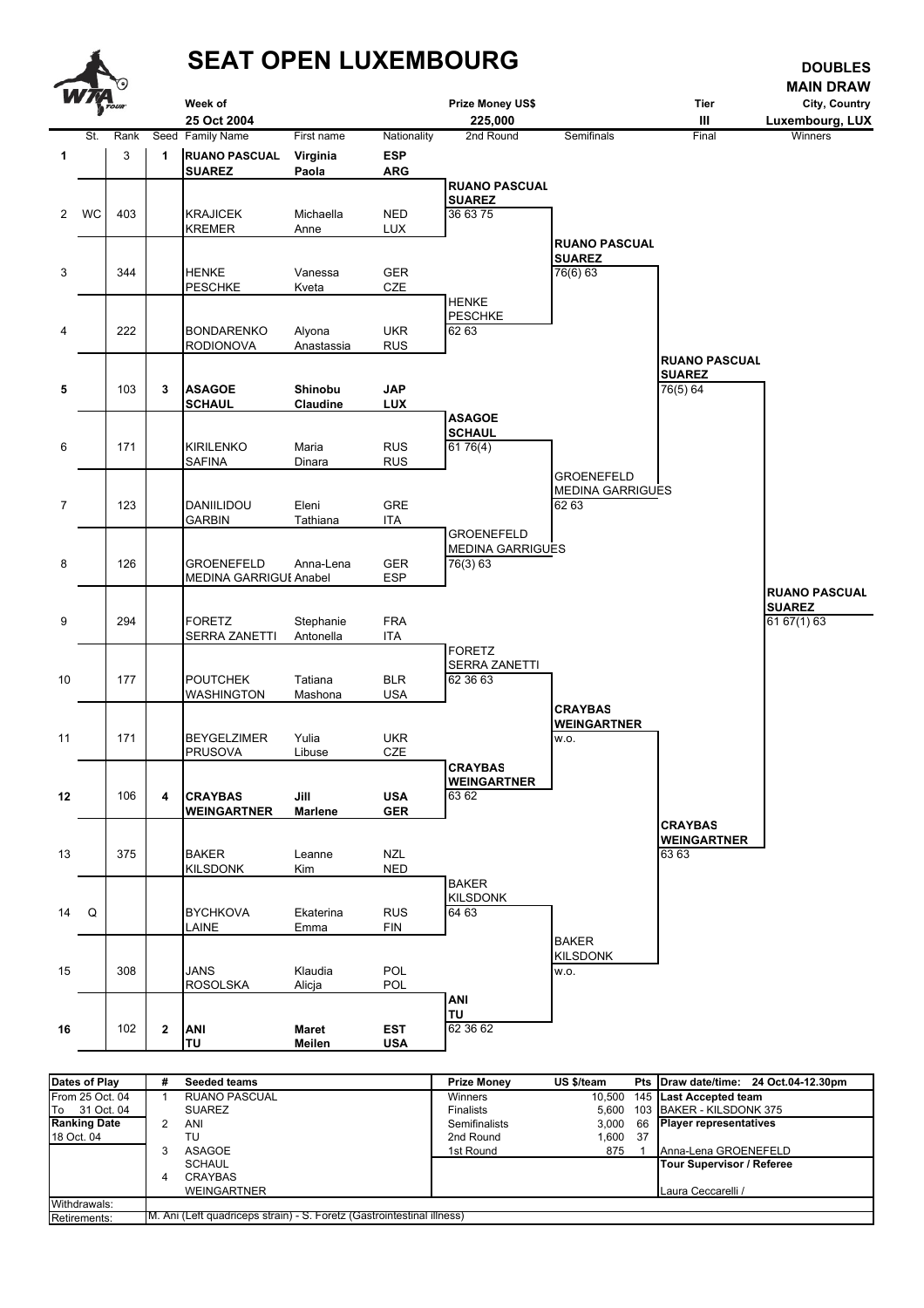## **SEAT OPEN LUXEMBOURG SEAT OPEN LUXEMBOURG**



7 BONDARENKO 8 TU Laura Ceccarelli / *8* Withdrawals: C. Rosseau (still playing an ITF event) replaced by seed 9 L. Skavronskaya replaced by Alt. D. Feys Retirements: M. Muller (right elbow strain)